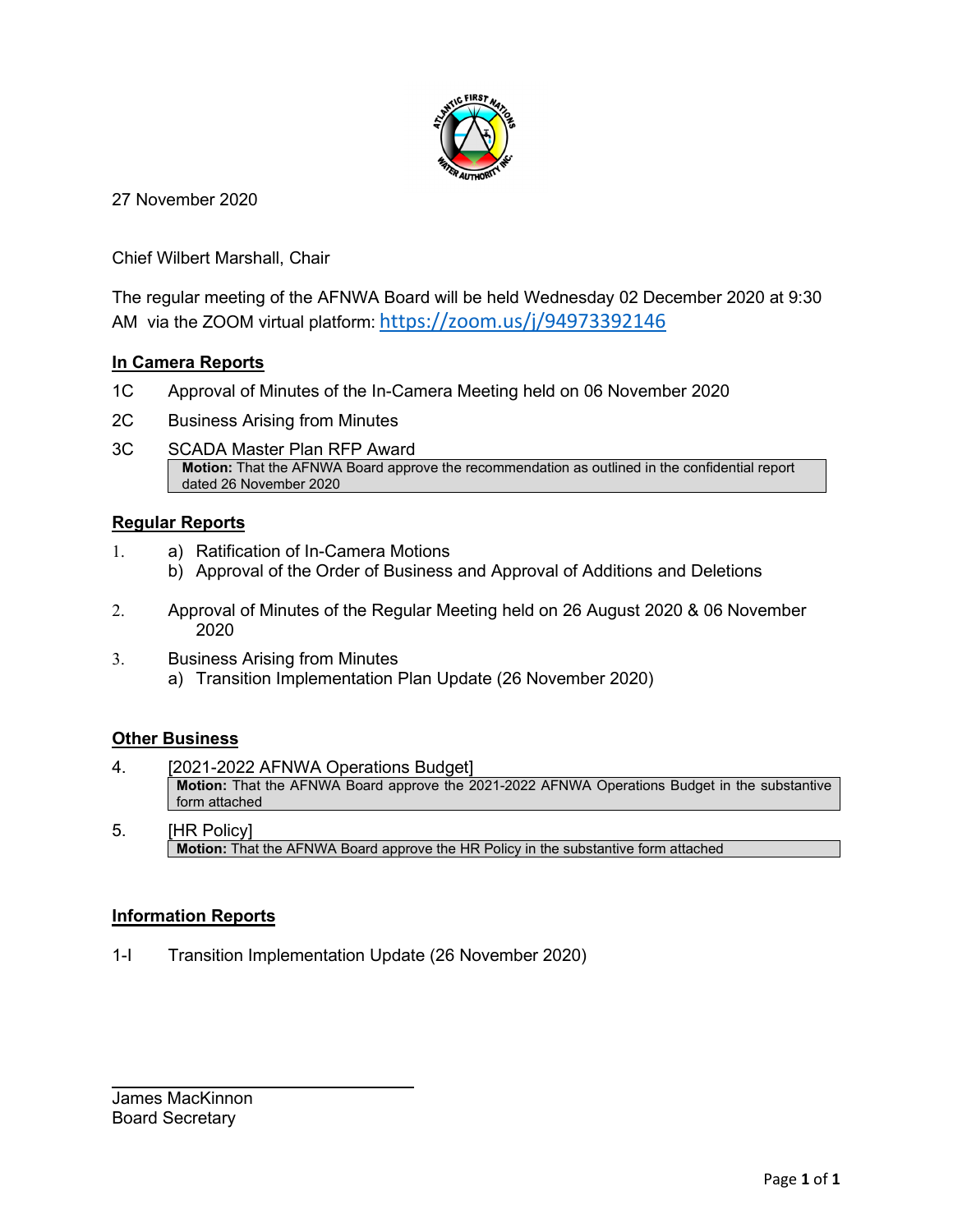

### **Atlantic First Nations Water Authority MINUTES**

### **02 December 2020**

PRESENT: Chief Wilbert Marshall, Chair Chief Ross Perley, Vice Chair Chief Andrea Paul, Director Chief Terry Paul, Director Chief Darlene Bernard, Director

REGRETS: Chief Arren Sock, Director

STAFF: Carl Yates, interim CEO, AFNWA James MacKinnon, interim COO, AFNWA Adam Gould, Manager of Communications& Outreach John Lam, Manager of Engineering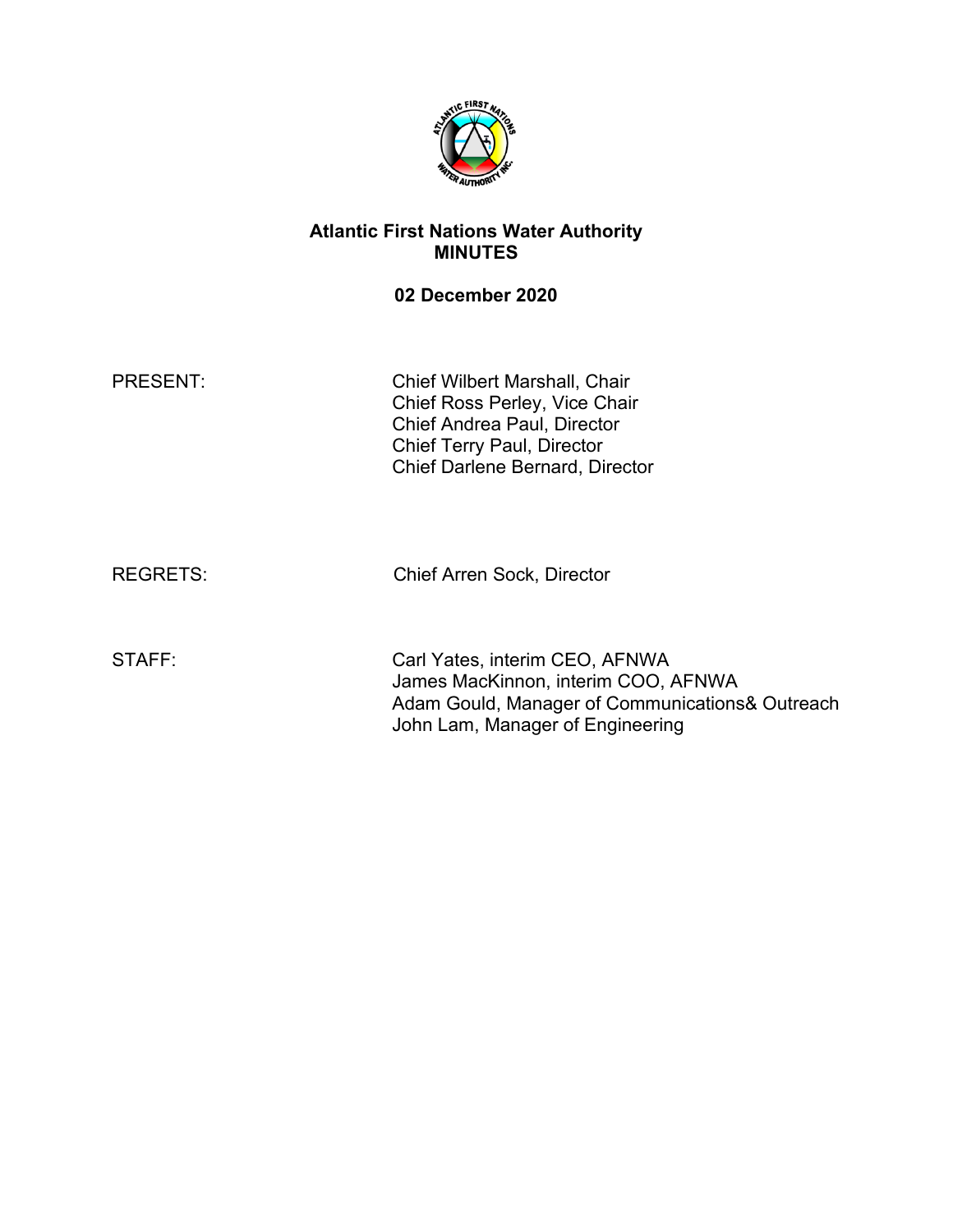# **TABLE OF CONTENTS**

| 1.b)             | APPROVAL OF THE ORDER OF BUSINESS AND APPROVAL OF |  |
|------------------|---------------------------------------------------|--|
| 2 <sub>1</sub>   |                                                   |  |
| 3.               |                                                   |  |
| $\overline{4}$ . |                                                   |  |
| 5.               |                                                   |  |
| 6.               |                                                   |  |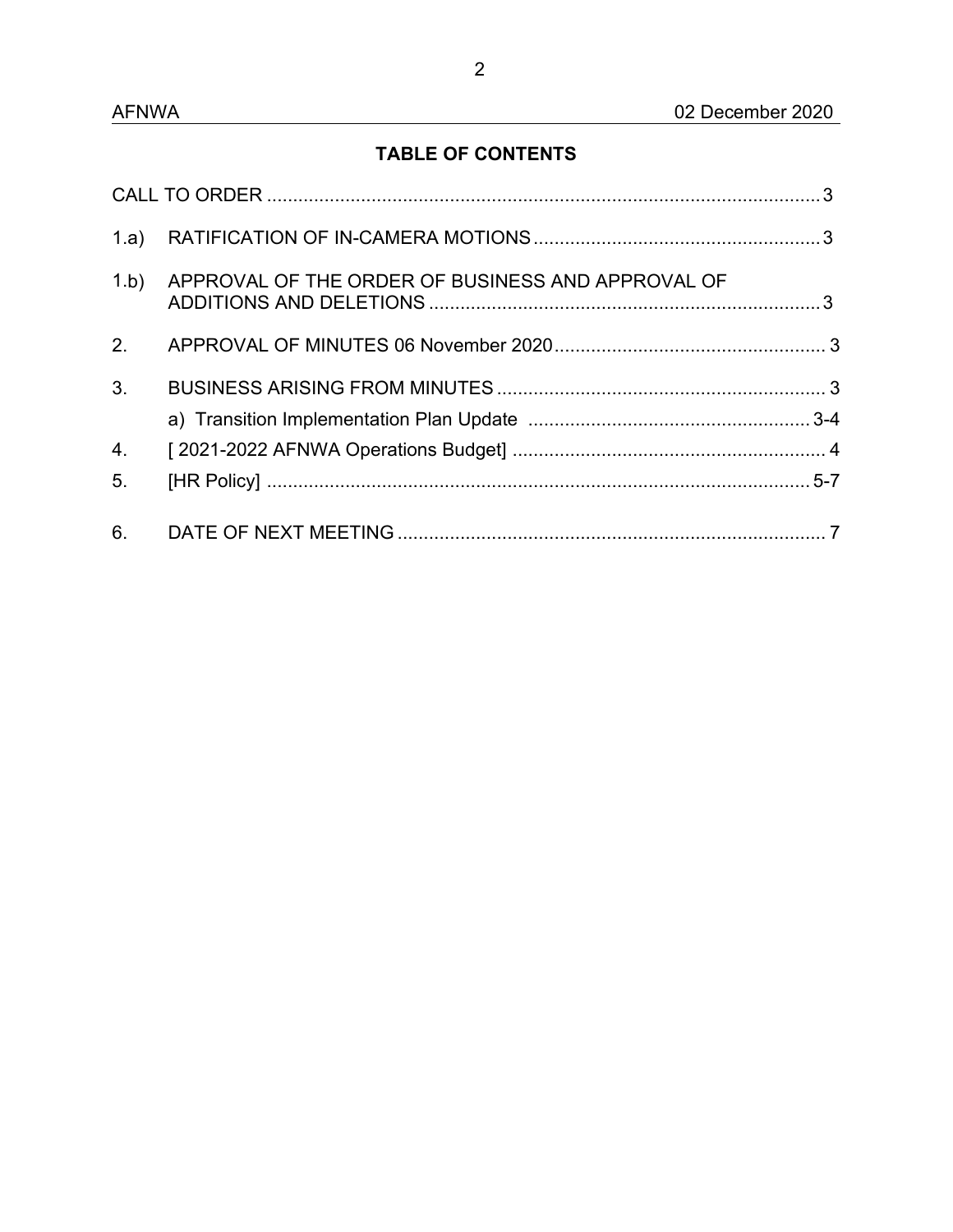### **CALL TO ORDER**

The Chair, called the regular meeting to order at 9:35AM via the Zoom virtual platform. The Board moved In Camera at 9:38 AM and the regular meeting reconvened at 9:51 AM

### **1.a) RATIFICATION OF IN-CAMERA MOTIONS**

**MOVED BY Chief Terry Paul, seconded by Chief Ross Perley, that the AFNWA Board ratify the In- Camera motions from 06 November 2020 meeting as well as 02 December 2020 meeting**

### **MOTION PUT AND PASSED.**

### **1.b) APPROVAL OF THE ORDER OF BUSINESS AND APPROVAL OF ADDITIONS AND DELETIONS**

Agenda discussed as Members signed on to meeting. In the interest of time, the agenda was accepted as circulated without a motion.

### **2. APPROVAL OF MINUTES – 26 August 2020 & 06 November 2020**

**MOVED BY Chief Terry Paul seconded by Chief Andrea Paul, that the AFNWA Board approve the minutes of the regular meeting of 26 August 2020** 

**MOTION PUT AND PASSED.**

**MOVED BY Chief Andrea Paul seconded by Chief Ross Perley, that the AFNWA Board approve the minutes of the regular meeting of 06 November 2020** 

**MOTION PUT AND PASSED.**

### **3. BUSINESS ARISING FROM MINUTES**

a) Transition Implementation Plan Update (verbal)

James MacKinnon, interim COO, presented on the 26 November 2020 Transition Implementation Plan Update Board Report.

Carl Yates advised the newest Board Director, Chief Darlene Bernard, that the Transition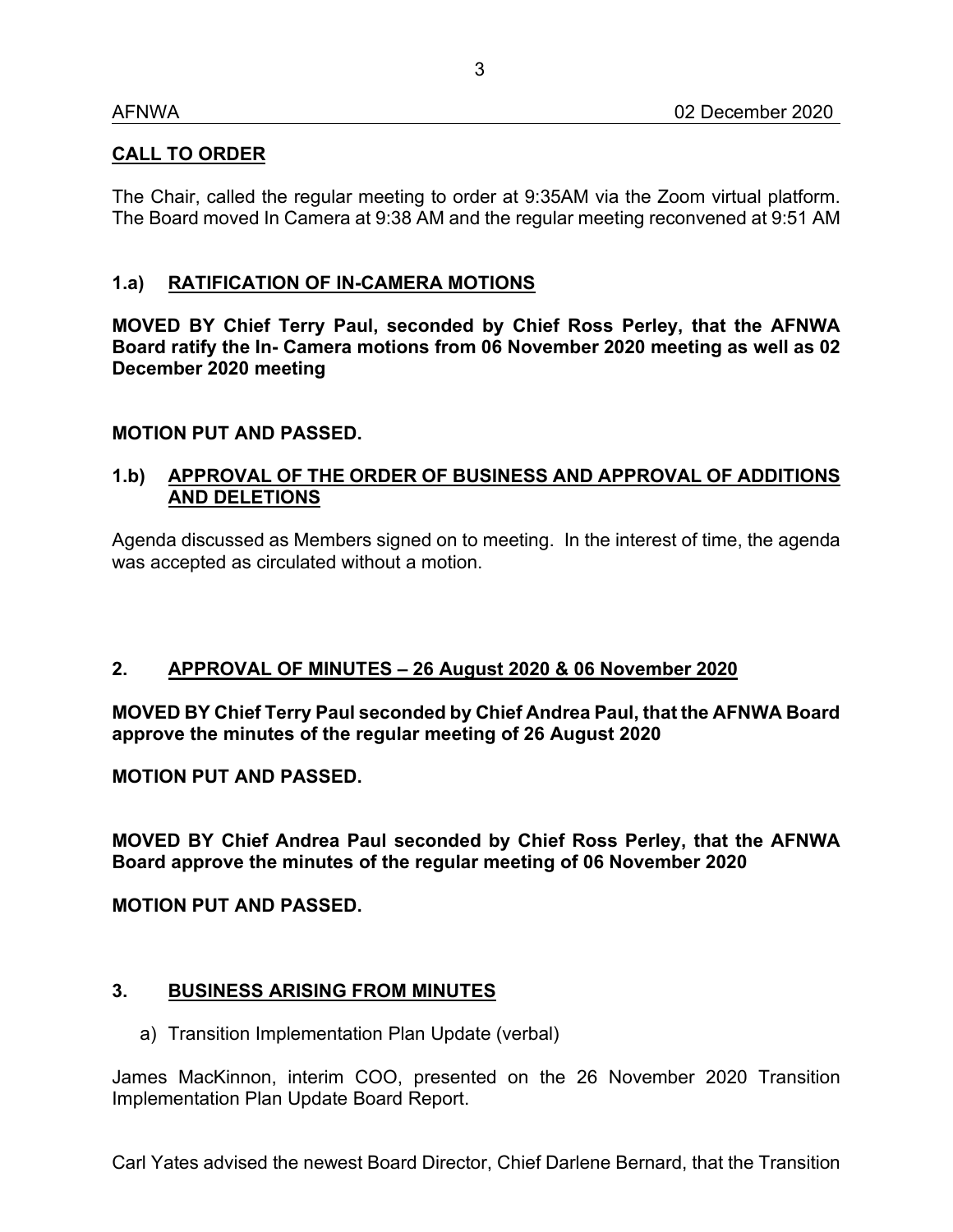Implementation Plan Document is the framework that AFNWA is going to follow over a two-year period to get us to a fully autonomous operation in the spring of 2022. Chief Darlene advised that the documents are bouncing back and requested a hard copy document package be sent to her.

There were no questions or further comments brought forward.

## **4. [2021-2022 AFNWA Operations Budget]**

James MacKinnon, interim COO, presented the 2021/2022 fiscal year AFNWA Operations Budget, advising that in our conversations with ISC, they requested that we get our budget in as soon as possible to ensure we secure funding for the next fiscal year.

For the purposes of presenting next fiscal year's operational budget, we showed 2020/21 operational budget side by side to 2021/22 operational budget to recognize the difference in scale as well as some new activities we are taking on.

- **(Q)** Chief Darlene Bernard asked what is the APC Corporate Services line item entail? Is APC housing the AFNWA?
- **(A)** James MacKinnon advised that the APC is providing space for the AFNWA for now and are providing significant back-office support (accounting, payroll, internet and office equipment, etc.). We anticipate we will still require some APC support next fiscal, particularly on the Finance side as it will take some time to build our financial procedures at the AFNWA as a utility is different from a typical not-for- profit (our recording of deprecation of capital assets for example)

**MOVED BY Chief Andrea Paul, seconded by Chief Ross Perley, that the AFNWA Board approve the 2021/22 Operations Budget as presented.**

**MOTION PUT AND PASSED.**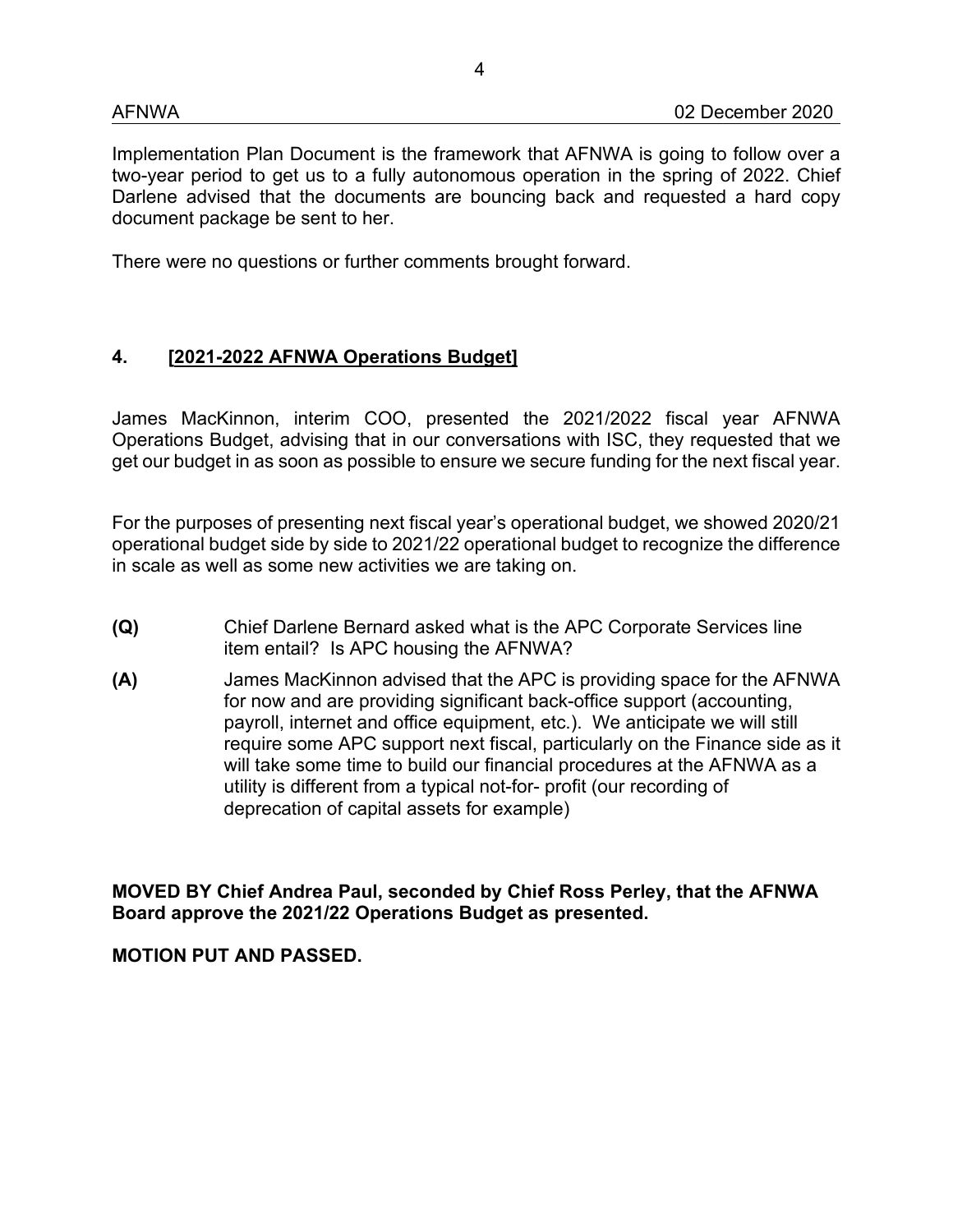### **4. [HR Policy]**

James MacKinnon advised that during a regular review of the policy, there were several edits that require AFNWA Board of Directors attention and approval. These edits are detailed in the staff report. The HR Policy document was made available in tracked changes version with the following highlighted for the Board's approval.

## **1) Vacation Leave for Probationary Employees**

AFNWA staff noticed that probationary employees are not entitled to paid vacation leave. Considering the AFNWA probationary period is 6 months, it is proposed that probationary employees have access to that time.

The proposed changes are as follows:

#### **10.02**

The probationary period may be extended, found to be successfully completed or the decision may be made that the employee will be dismissed.

During the probationary period, new AFNWA employees will not be entitled to take paid leave days other than time in lieu for overtime worked or applicable statutory holidays and sick leave. Current AFNWA employees who take new AFNWA positions are entitled to utilize paid leave days during their probationary period including accrued vacation from prior AFNWA positions.

### **- changes to -**

### **10.02**

The probationary period may be extended, found to be successfully completed or the decision may be made that the employee will be dismissed.

During the probationary period, new AFNWA employees will be entitled to take paid leave days for vacation, applicable statutory holidays, and sick leave. Current AFNWA employees who take new AFNWA positions are entitled to utilize paid leave days during their probationary period including accrued vacation from prior AFNWA positions.

### **2) Conflict Regarding Pension and Benefits Access During a Leave of Absence**

Section 31.06 is in direct conflict with section 17.02. as noted below. We are recommending that section 31.06 be deleted.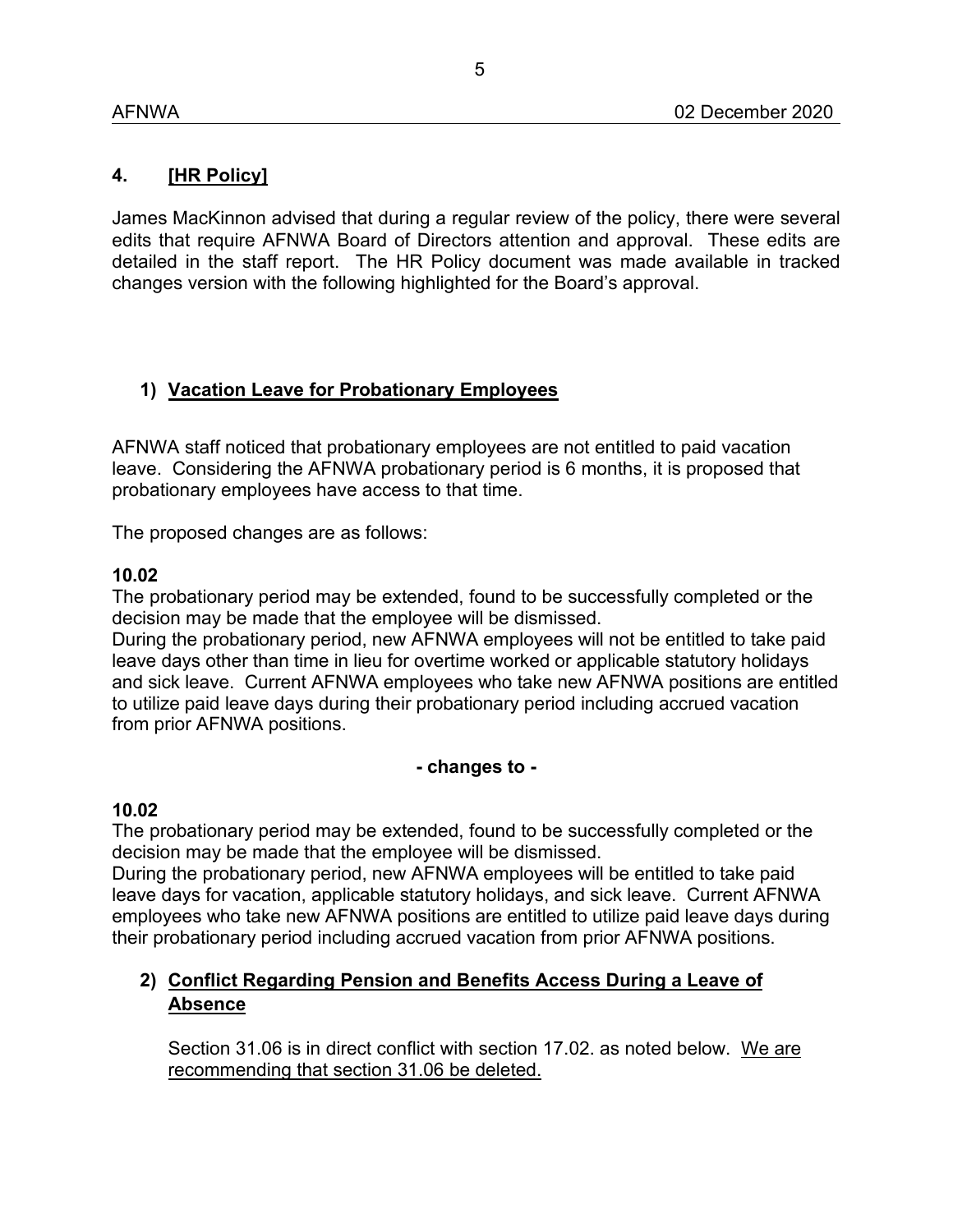### **17.02**

Employees on approved leave of absence will be eligible to maintain Life, Pension and Health Benefits plan coverage pursuant to the contract with the current insurance carrier. The AFNWA shall continue to pay the employer's share of same. Employees on leave, except those on maternity/paternity leave, who maintain these benefits must pay their share monthly, otherwise, the benefits will automatically terminate and be reinstated upon their return to work. Employees for whom benefits are terminated during a leave will be entitled to a reinstatement of benefits upon their return to work.

### **- the following section is in direct conflict -**

### **31.06**

Where the employee will not be receiving an income from AFNWA while on a leave of absence, except in cases of maternity/paternity leave or disability leave, the AFNWA cannot make pension contributions to the employee's plan.

There were also changes to Article 20: Maternity Leave. We are changing the article title and all subsequent references to it, to "Parental Leave" to be gender inclusive. There are several other nonmaterial edits found in the document attached, titled: AFNWA Human Resource Policy - tracked changes

Lastly, changes were made to the Regular, Part-time and Casual Employee Sections to include the statement:

"If qualifications are equal, preference will be given to Indigenous candidates."

(Q) Chief Terry Paul asked for a clarification in regard to the Pension Contribution and other benefits; when the individual is on leave as per Section 17.02. Are we saying that the AFNWA will pay the corporate share of the pension contribution while the employee is on leave/ away from the corporation? And is the employee responsible to contribute their portion as well while on leave?

(A) If the employee is eligible to receive the pension/benefit, yes, the AFNWA would contribute their portion and the employee would be responsible to contribute their portion while on leave as well *"The AFNWA shall continue to pay the employer's share of same. Employees on leave, except those on maternity/paternity leave, who maintain these benefits must pay their share monthly, otherwise, the benefits will automatically terminate and be reinstated upon their return to work"*

We are leaving that option open if the employee wishes to continue contributing while on leave.

(Q) What is the employer/ employee share for the contribution?

(A) It is dependent on level of salary; it starts at 5.6% initially, until the employee reaches the maximum pensionable earnings for CPP at which point, they would move up to 7.6%. It is a 50/50 sharing.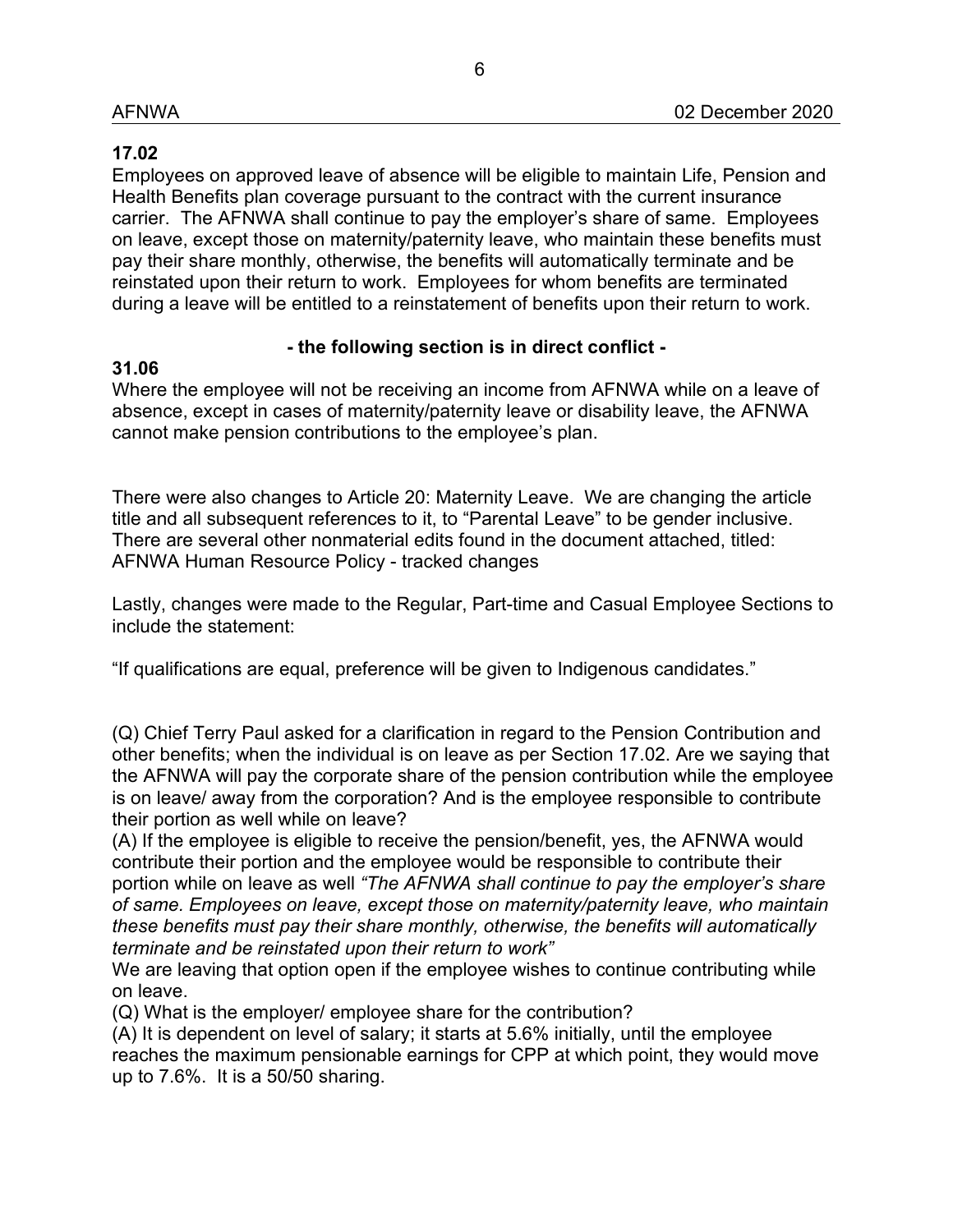**MOVED BY Chief Terry Paul, seconded by Chief Darlene Bernard, that the AFNWA Board approve the amended Human Resource Policy as presented.**

### **MOTION PUT AND PASSED.**

#### **Future Board Meetings**

Carl Yates advised that the Board Executive (Chief Wilbert Marshall and Chief Ross Perley) has proposed a recommendation that starting in the next calendar year, the Board meet every two (2 months) which is a change from our typical monthly basis. This is also in recognition that there will be Board Committee meetings schedules established in the very near future as well. The next Board meeting would be 13 January 2021, then end of February 2021, end of April 2021, end of June 2021, and so on. This does not mean that a Board meeting could not be called in between these times if necessary. The Chair has the discretion to call a special meeting if he feels there is a need to attend to some business at that time.

### *Housekeeping Item*

With the hiring of Adam Gould as our Manager of Communications and Outreach, are also moving to put communications pieces into place, including standing up our website. We are going to try to get more regular communications out to our member communities. We would also like to profile our Board Directors / members on the website and as part of our quarterly newsletters. Carl Yates requested that the Board members provide a short, half of a page, bio and a photo and send to Adam Gould's attention with a cc to James MacKinnon.

Chief Darlene Bernard advise to reach out to L'nuey for her most recent bio.

James MacKinnon requested direct deposit information from the Board Directors for Board compensation purposes (date of Birth, SIN, Direct Deposit info and Address). James will send out a request sheet later today.

### **6. DATE OF NEXT MEETING**

The next meeting is scheduled for 13 January 2021 @ 9:30 AM

The meeting was adjourned at 10:45 AM